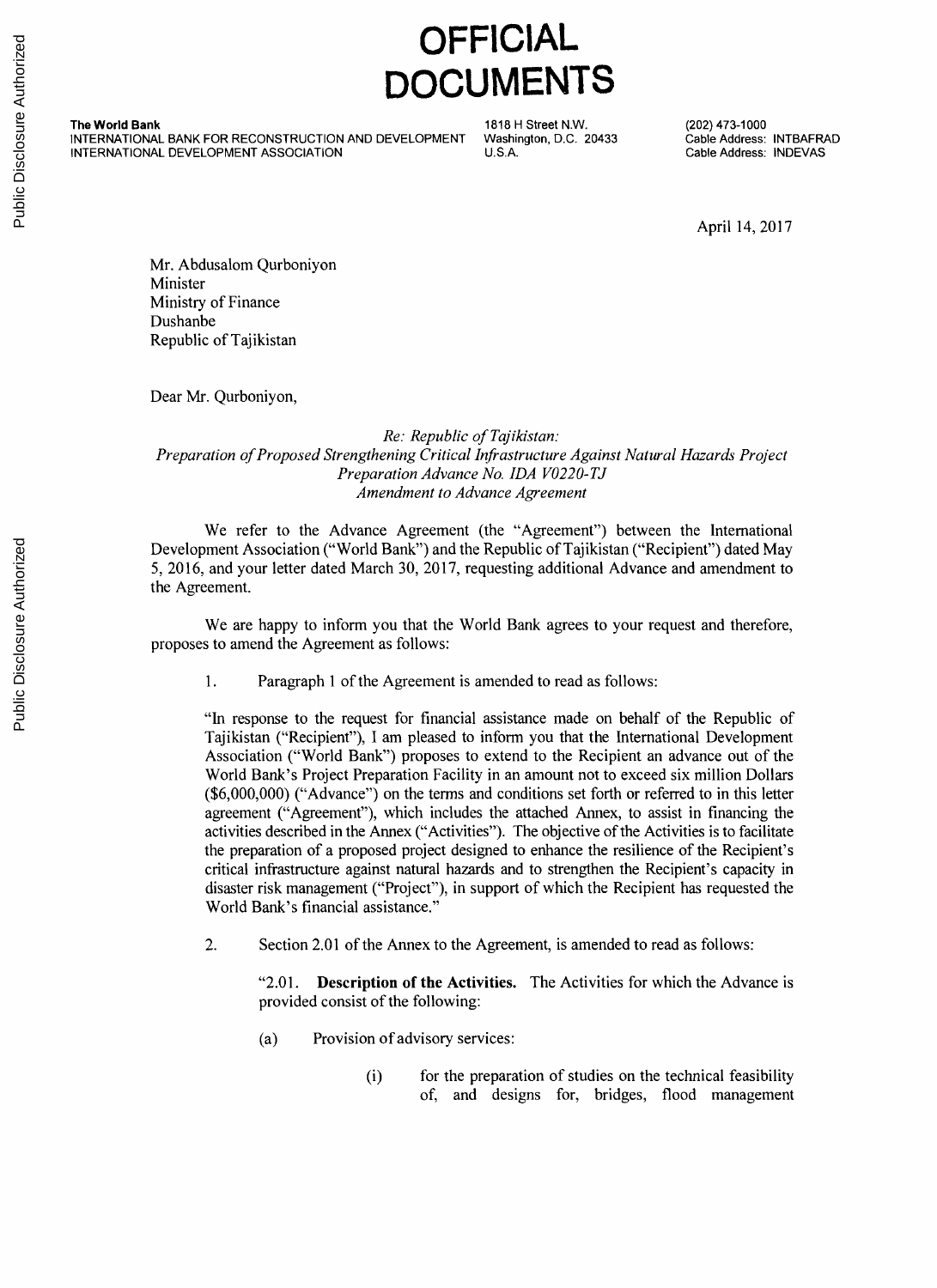infrastructure, and crises management buildings and equipment, in support of strengthening the Recipient's disaster risk management capacity, and making the Recipient's critical infrastructure resilient against natural hazards and;

- (ii) for the preparation of economic analyses, environmental and social assessments, and a resettlement policy framework, and other technical studies that are needed in support of strengthening the Recipient's disaster risk management capacity, and making its critical infrastructure resilient against natural hazards; and
- (iii) in support of project management related work to be carried out **by** the Recipient's Ministry of Finance, Ministry of Transport, the Agency for Land Reclamation and Irrigation, and the Committee of Emergency Situations and Civil Defense (or any successor or successors thereto), including, specifically, in the areas of procurement and financial management.
- **(b)** Procurement of specialized machinery:

procurement of heavy specialized machinery to prepare for emergency response and maintenance of critical infrastructure assets.

- **(c)** Carrying out of audits in accordance with Section **2.05** of this Agreement."
- **3.** Section **2.03** of the Annex to the Agreement, is amended to read as follows:

**"2.03 Institutional and Other Arrangements.** The Recipient's Ministry of Finance, through its Project Implementation Unit, shall: (a) coordinate with other relevant Recipient ministries and agencies in carrying out the Activities; and **(b)** ensure, in particular, that the Recipient's Ministry of Transport, the Agency for Land Reclamation and Irrigation, and the Committee of Emergency Situations and Civil Defense provide necessary inputs in matters related to their areas of responsibility, including in the preparation and/or clearance of terms of reference for, and in the selection of, providers of advisory services financed out of the proceeds of this Advance."

4. Section **3.01** of the Annex to the Agreement, is amended to read as follows:

**"3.01 Eligible Expenditures.** The Recipient may withdraw the proceeds of the Advance in accordance with the provisions of: (a) Article **III** of the Standard Conditions; **(b)** this Section; and (c) such additional instructions as the World Bank may specify **by** notice to the Recipient (including the "World Bank Disbursement Guidelines for Projects" dated May **2006,** as revised from time to time **by** the World Bank and as made applicable to this Agreement pursuant to such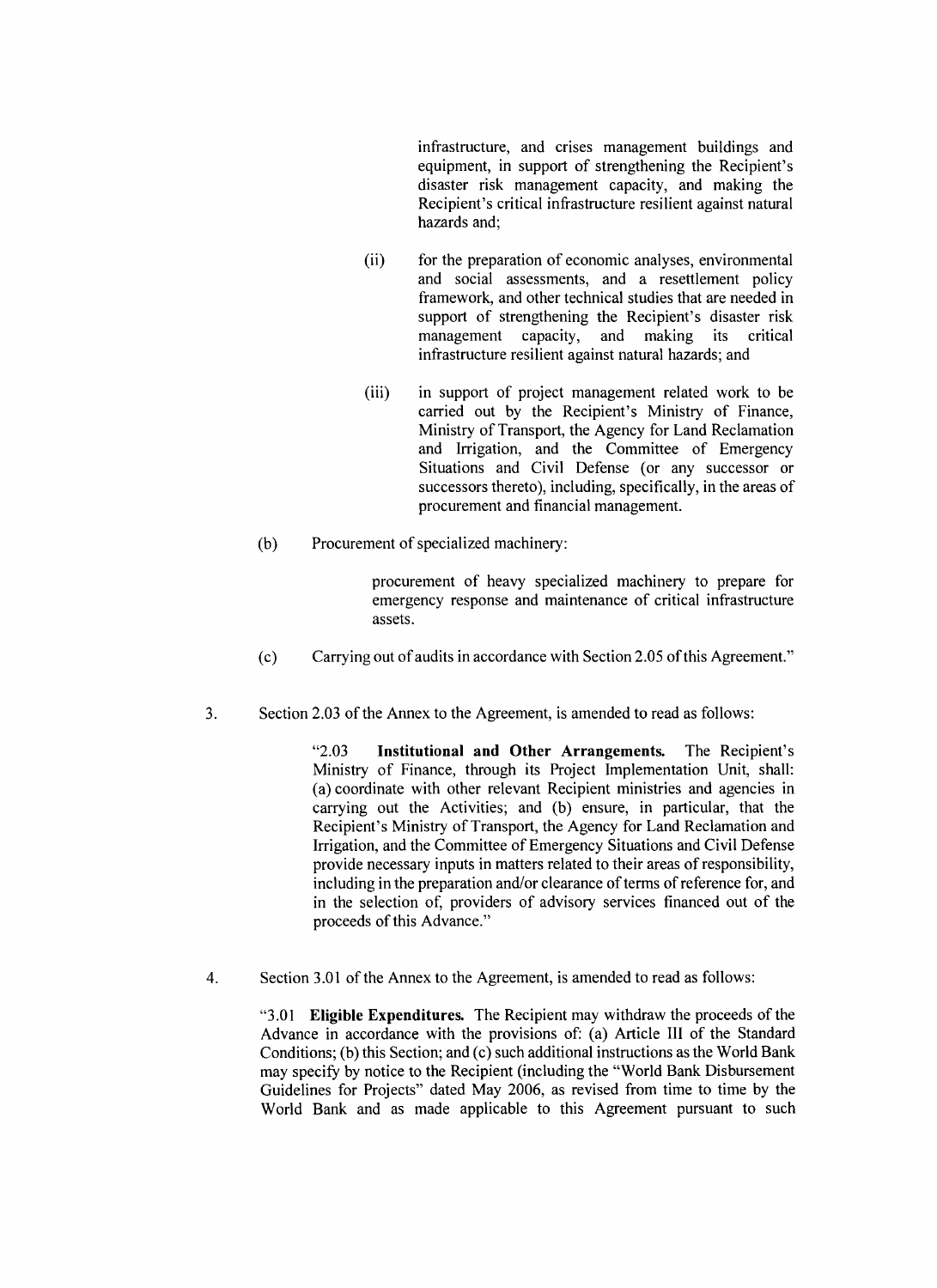instructions), to finance **100%** of Eligible Expenditures consisting of goods, nonconsulting services, consultants' services (including audit), Training, Study Tours, Workshops and Operating Costs (exclusive of value added tax, and customs duties and fees).

For the purposes of this paragraph the terms:

"Operating Costs" means incremental operating costs incurred **by** the Project Implementing Entity on account of Project preparation implementation, management, monitoring and coordination, including office consumables, office equipment maintenance and repair, local travel, operation and maintenance of vehicles (including fuel and/or insurance), communication, translation and interpretation, bank charges, printing, publications and advertisements (electronic and/or paper), and other miscellaneous costs of similar nature directly associated with the Project, all in form and substance satisfactory to the World Bank; and

-Training, Study Tours and Workshops" means the reasonable costs, as shall have been approved **by** the World Bank, for training, study tours and workshops conducted under the Project preparation, including travel and subsistence costs for training and workshop participants, costs associated with securing the services of trainers and workshop speakers, rental of training and workshop facilities, preparation and reproduction of training and workshop materials, and other costs directly related to training course and workshop preparation and implementation (but excluding goods and consultants services)."

**All** other provisions of the Agreement that have not been amended, shall remain unchanged and in full force and effect.